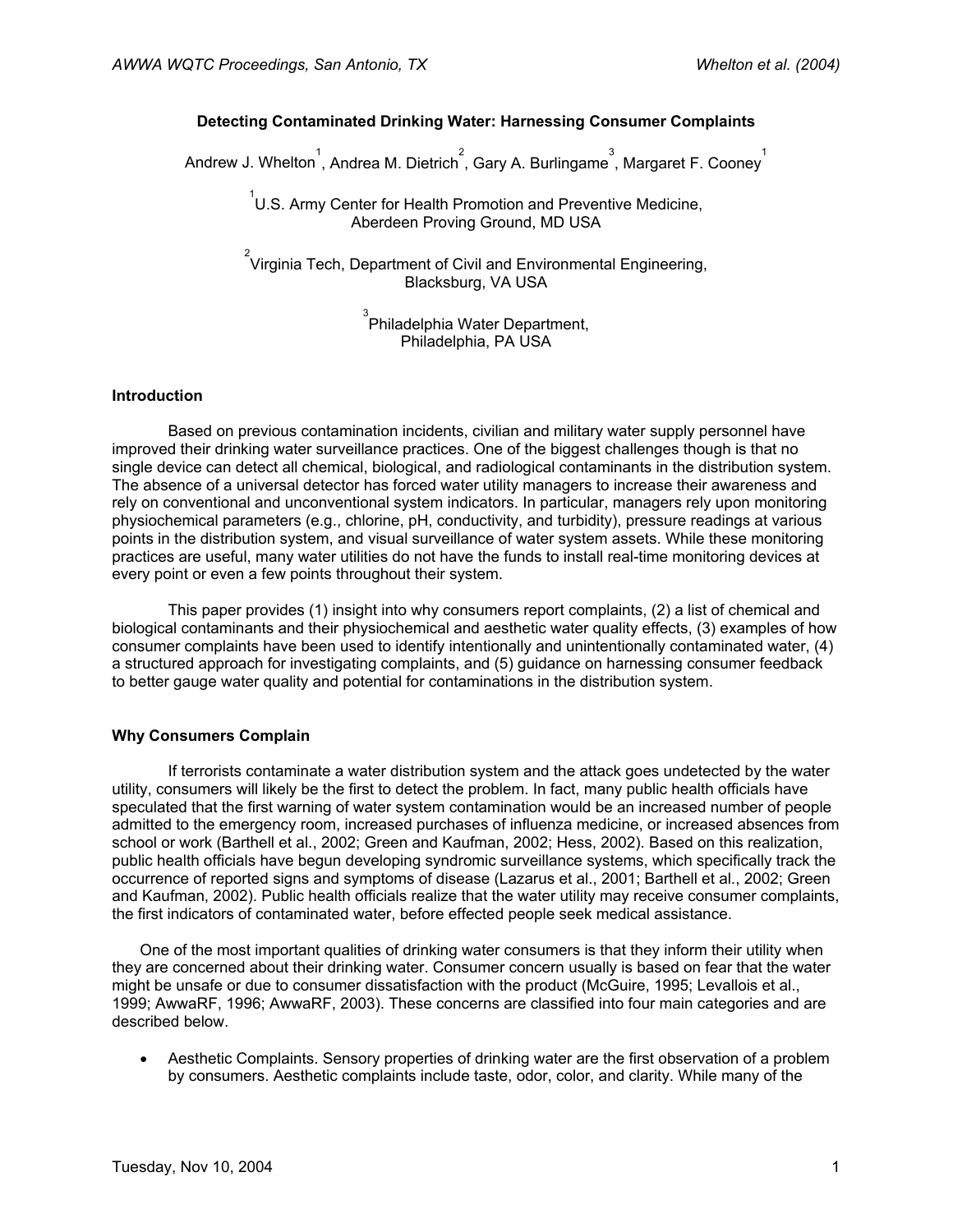| <b>Report Documentation Page</b>                                                                                                                                                                                                                                                                                                                                                                                                                                                                                                                                                                                                                                                                                                                                                                                                                                   |                             |                              |                           | Form Approved<br>OMB No. 0704-0188                 |                           |  |
|--------------------------------------------------------------------------------------------------------------------------------------------------------------------------------------------------------------------------------------------------------------------------------------------------------------------------------------------------------------------------------------------------------------------------------------------------------------------------------------------------------------------------------------------------------------------------------------------------------------------------------------------------------------------------------------------------------------------------------------------------------------------------------------------------------------------------------------------------------------------|-----------------------------|------------------------------|---------------------------|----------------------------------------------------|---------------------------|--|
| Public reporting burden for the collection of information is estimated to average 1 hour per response, including the time for reviewing instructions, searching existing data sources, gathering and<br>maintaining the data needed, and completing and reviewing the collection of information. Send comments regarding this burden estimate or any other aspect of this collection of information,<br>including suggestions for reducing this burden, to Washington Headquarters Services, Directorate for Information Operations and Reports, 1215 Jefferson Davis Highway, Suite 1204, Arlington<br>VA 22202-4302. Respondents should be aware that notwithstanding any other provision of law, no person shall be subject to a penalty for failing to comply with a collection of information if it<br>does not display a currently valid OMB control number. |                             |                              |                           |                                                    |                           |  |
| 1. REPORT DATE<br><b>NOV 2004</b>                                                                                                                                                                                                                                                                                                                                                                                                                                                                                                                                                                                                                                                                                                                                                                                                                                  |                             | 2. REPORT TYPE<br>N/A        |                           | <b>3. DATES COVERED</b>                            |                           |  |
| <b>4. TITLE AND SUBTITLE</b>                                                                                                                                                                                                                                                                                                                                                                                                                                                                                                                                                                                                                                                                                                                                                                                                                                       |                             |                              |                           | 5a. CONTRACT NUMBER                                |                           |  |
| <b>Detecting Contaminated Drinking Water: Harnessing Consumer</b>                                                                                                                                                                                                                                                                                                                                                                                                                                                                                                                                                                                                                                                                                                                                                                                                  |                             |                              |                           | <b>5b. GRANT NUMBER</b>                            |                           |  |
| <b>Complaints</b>                                                                                                                                                                                                                                                                                                                                                                                                                                                                                                                                                                                                                                                                                                                                                                                                                                                  |                             |                              |                           | <b>5c. PROGRAM ELEMENT NUMBER</b>                  |                           |  |
| 6. AUTHOR(S)                                                                                                                                                                                                                                                                                                                                                                                                                                                                                                                                                                                                                                                                                                                                                                                                                                                       |                             |                              | <b>5d. PROJECT NUMBER</b> |                                                    |                           |  |
|                                                                                                                                                                                                                                                                                                                                                                                                                                                                                                                                                                                                                                                                                                                                                                                                                                                                    |                             |                              |                           | <b>5e. TASK NUMBER</b>                             |                           |  |
|                                                                                                                                                                                                                                                                                                                                                                                                                                                                                                                                                                                                                                                                                                                                                                                                                                                                    |                             |                              |                           | <b>5f. WORK UNIT NUMBER</b>                        |                           |  |
| 7. PERFORMING ORGANIZATION NAME(S) AND ADDRESS(ES)<br><b>U.S. Army Center for Health Promotion and Preventive Medicine,</b><br><b>Aberdeen Proving Ground, MD USA</b>                                                                                                                                                                                                                                                                                                                                                                                                                                                                                                                                                                                                                                                                                              |                             |                              |                           | 8. PERFORMING ORGANIZATION<br><b>REPORT NUMBER</b> |                           |  |
| 9. SPONSORING/MONITORING AGENCY NAME(S) AND ADDRESS(ES)                                                                                                                                                                                                                                                                                                                                                                                                                                                                                                                                                                                                                                                                                                                                                                                                            |                             |                              |                           | 10. SPONSOR/MONITOR'S ACRONYM(S)                   |                           |  |
|                                                                                                                                                                                                                                                                                                                                                                                                                                                                                                                                                                                                                                                                                                                                                                                                                                                                    |                             |                              |                           | 11. SPONSOR/MONITOR'S REPORT<br>NUMBER(S)          |                           |  |
| 12. DISTRIBUTION/AVAILABILITY STATEMENT<br>Approved for public release, distribution unlimited                                                                                                                                                                                                                                                                                                                                                                                                                                                                                                                                                                                                                                                                                                                                                                     |                             |                              |                           |                                                    |                           |  |
| <b>13. SUPPLEMENTARY NOTES</b><br>Presented at the AWWA Water Quality Technology Conference, San Antonio, TX, November 2004.                                                                                                                                                                                                                                                                                                                                                                                                                                                                                                                                                                                                                                                                                                                                       |                             |                              |                           |                                                    |                           |  |
| 14. ABSTRACT                                                                                                                                                                                                                                                                                                                                                                                                                                                                                                                                                                                                                                                                                                                                                                                                                                                       |                             |                              |                           |                                                    |                           |  |
| <b>15. SUBJECT TERMS</b>                                                                                                                                                                                                                                                                                                                                                                                                                                                                                                                                                                                                                                                                                                                                                                                                                                           |                             |                              |                           |                                                    |                           |  |
| <b>16. SECURITY CLASSIFICATION OF:</b><br><b>17. LIMITATION OF</b>                                                                                                                                                                                                                                                                                                                                                                                                                                                                                                                                                                                                                                                                                                                                                                                                 |                             |                              |                           | 18. NUMBER                                         | 19a. NAME OF              |  |
| a. REPORT<br>unclassified                                                                                                                                                                                                                                                                                                                                                                                                                                                                                                                                                                                                                                                                                                                                                                                                                                          | b. ABSTRACT<br>unclassified | c. THIS PAGE<br>unclassified | <b>ABSTRACT</b><br>UU     | OF PAGES<br>10                                     | <b>RESPONSIBLE PERSON</b> |  |

| <b>Standard Form 298 (Rev. 8-98)</b> |                               |  |  |
|--------------------------------------|-------------------------------|--|--|
|                                      | Prescribed by ANSI Std Z39-18 |  |  |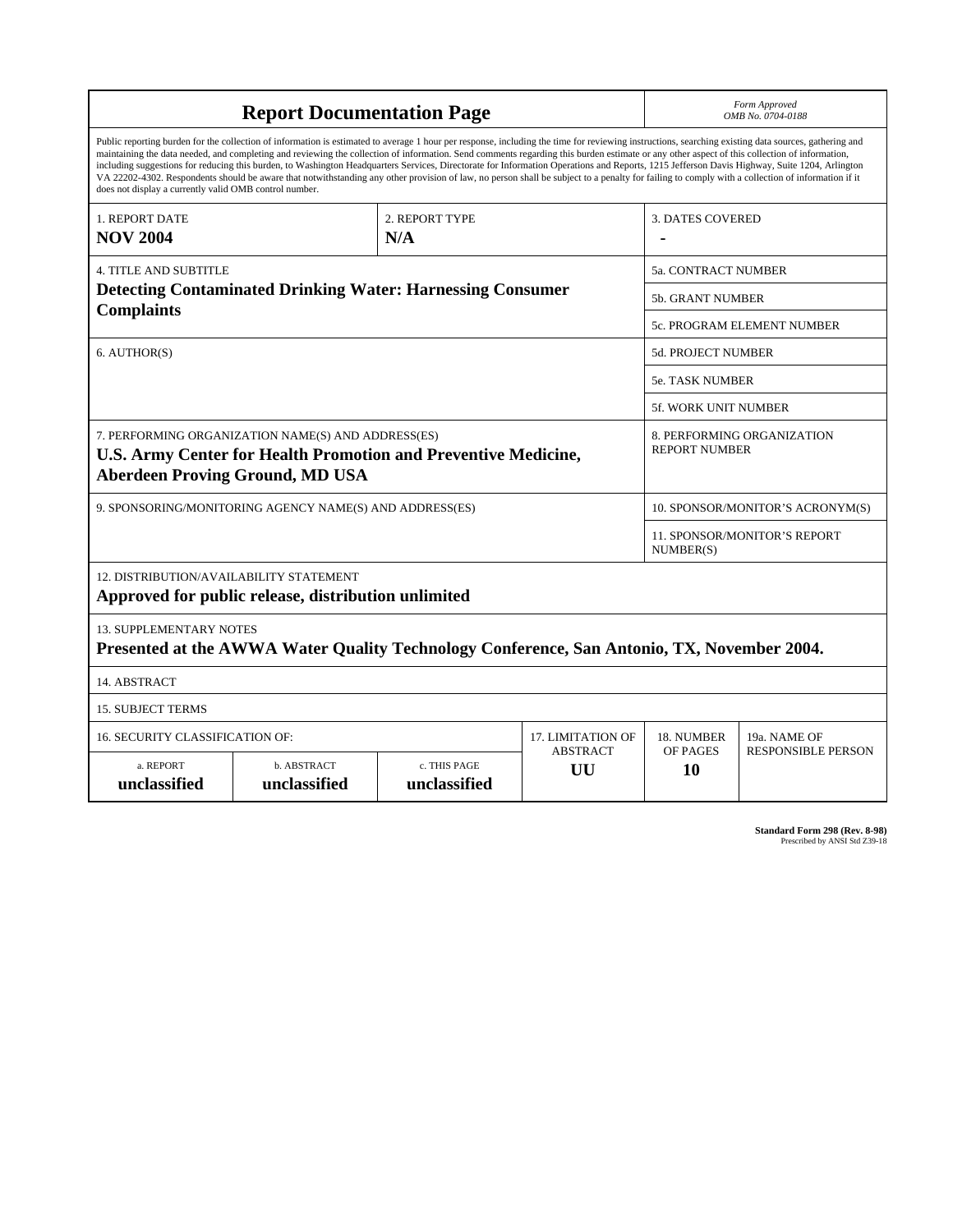unusual aesthetic properties detected do not have health effects (e.g., earthy-musty odors), several true acute health threats have been discovered through aesthetic complaints.

- Water Pressure Complaints. Consumers can notice water pressure fluctuations during cooking and bathing. Pressure fluctuations can occur due to unintentional or intentional breaks in water system infrastructure. Also low and loss of pressure complaints could indicate terrorist attempts to over pressurize and backflow contaminants into the distribution system.
- Illness Complaints. Consumers contact the water utility when they feel the water is making them sick. Vomiting, nausea, diarrhea are some disease symptoms that have been reported to water utilities. Normally these complaints are not water-related although in some instances illness complaints have been the first sign that the drinking water was contaminated.
- Suspicious Activity Reports. Consumers contact the water utility when utility personnel are working around or on their property. This occurs usually during distribution system maintenance activities such as hydrant flushing and storage tank inspection. Fortunately for water utilities, consumers also report any suspicious activities they believe are occurring near water system assets. Suspicious activity complaints include those where individuals are seen conducting surveillance or tampering with water system assets. Assets that could be targeted include pump stations, storage tanks, chlorination stations, and hydrants. Consumer reports are useful in detecting intrusion into the water system.

# **Specific Complaints Signaling Contaminated Water**

Generally consumer complaints are not health problems, but there are instances when a health problem has occurred and the consumer detected it before the water provider. Several public, private, and military water utility contamination incidents have been discovered because consumers have called utilities and complained about one of these anomalies. On the battlefield soldiers have recognized unusual water quality properties and their cause has been determined to be a process malfunction or tampering. For these reasons, the EPA and US Army Center for Health Promotion and Preventive Medicine (CHPPM) recommend that drinking water providers and medical authorities closely monitor consumer complaints because they could signal contaminated drinking water (EPA, 2003; US Army, 2003; Whelton, 2003; US Army, 2004; Whelton, 2004).

Consumers are valuable water quality monitors because they complain when the free chlorine residual (FAC) concentration changes, whether the change is an increase or a decrease in the flavor intensity. If a toxicant is injected into the water, it is likely that the FAC concentration will decrease. This change may be noticed by consumers and reported to the utility in the form of a water quality complaint. Also, if FAC die-off occurs underlying odors could be revealed (Worley et al., 2003) and customers might complain. Water utility managers should be on the lookout for any unusual complaints because they may be indicators that unwanted contaminants may be present.

Typical drinking water complaints should be also scrutinized. Just because a consumer contacts the water utility about a common complaint (e.g., chlorinous smell) does not mean that that water is free of contamination. In fact, most waters have descriptors or chlorinous, earthy, musty, and metallic (AwwaRF, 1987). If problem contaminants are present or have descriptors close to these, the complaint report might not trigger an immediate warning or investigation. For these reasons, all complaints should be handled appropriately and their causes determined.

### *Chemicals Detected by Consumers*

Several chemical agents change water quality properties when present. The consumer can detect these changes in water quality. Consumers will most likely suspect water as unsafe and file a complaint when chemical contaminants are present (Sanchis, 1946). Table 1 contains the aesthetic attributes of the several chemical warfare agents (Sanchis, 1946; US Army, 1985; OTSG, 1997). Of those listed in Table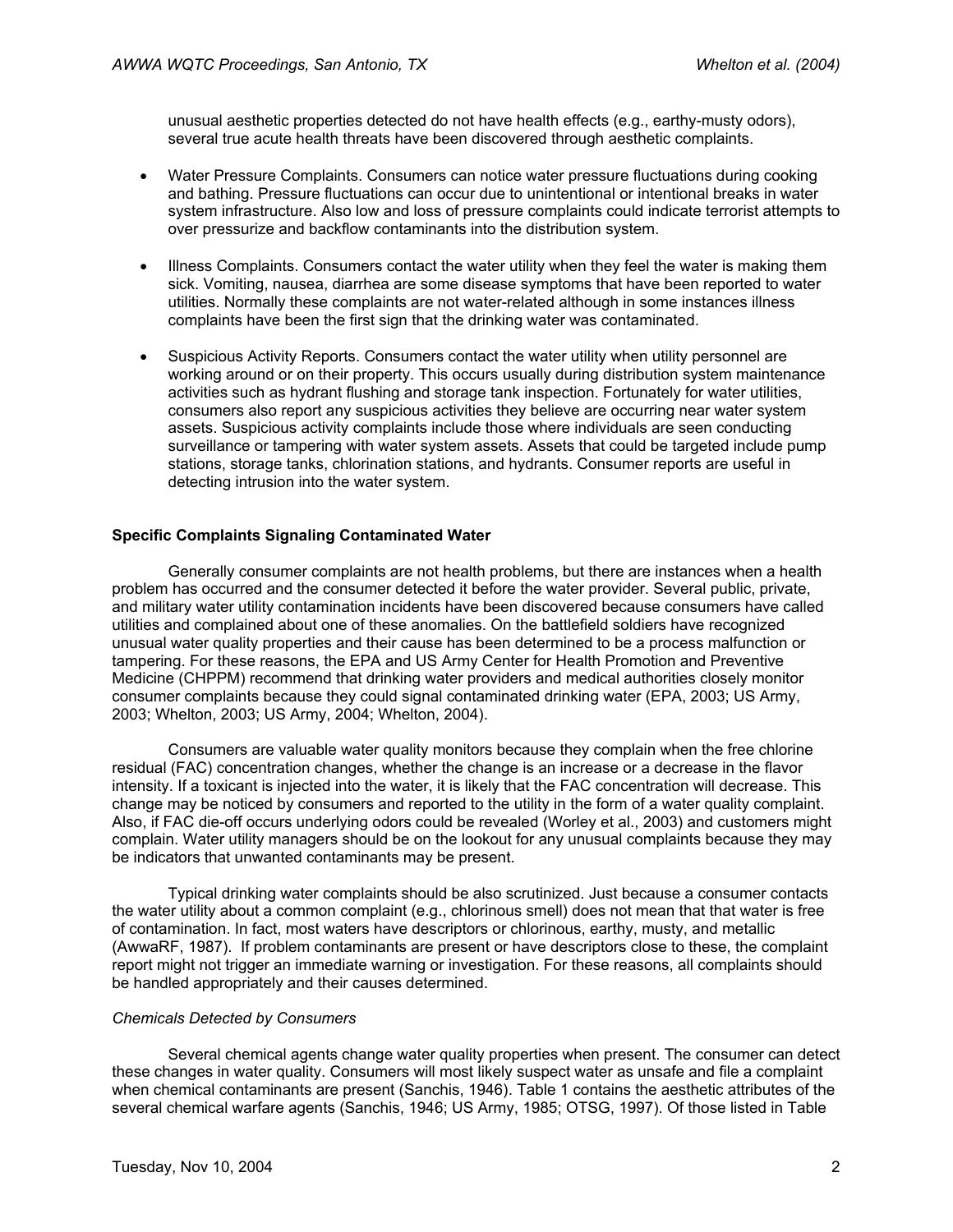1, cyanide has historically received a large amount of notoriety as a chemical that can be used to contaminate drinking water (Whelton et al., 2004). Cyanide has been used for thousands of years as a drinking water poison and has recently been found in the possession of terrorists (Whelton et al., 2003).

| <b>Compound Name</b>    | <b>Taste Descriptor</b> | <b>Odor Descriptor</b>     | Color             | <b>Turbidity</b> |
|-------------------------|-------------------------|----------------------------|-------------------|------------------|
|                         |                         |                            | <b>Descriptor</b> | <b>Present</b>   |
| Cyanogen chloride       | Sharp, metallic         | Pepperish                  | Colorless         | No.              |
| Diazinon (insecticide)  | Not found               | Faint ester-like           | Colorless         | No.              |
| Fluoride                | Salty, soapy            | Sharp, pungent, irritating | Colorless         | No.              |
| Free chlorine           | Astringent              | Chlorinous                 | Colorless         | No.              |
| Hydrogen cyanide*       | Bitter, metallic        | Almond, peach kernels      | Colorless         | No.              |
| Malathion (insecticide) | Not found               | Skunk, mercaptan, garlic   | Yellow            | No.              |
| Mercuric chloride       | Bitter, metallic        | Almonds, peach kernels     | <b>Colorless</b>  | No.              |
| Naphthalene             | Not found               | Mouthball-like             | Colorless         | Yes              |
| Parathion pesticide     | Not found               | Rotten Onion, garlic       | <b>Colorless</b>  | Yes              |
| Petroleum products      | Not found               | Pungent, hydrocarbon       | Varies            | Yes              |
| Sewage                  | Salty                   | Septic                     | Gary, brown       | Yes              |
| Soman                   | Not reported            | Fruity, camphor            | <b>Colorless</b>  | No.              |
| Sulfur mustard          | Not reported            | Garlic, mustard            | Pale yellow       | Yes              |

| Table 1. Chemicals in Water have Detectable Aesthetic Attributes |  |
|------------------------------------------------------------------|--|
|------------------------------------------------------------------|--|

1. Turbidity is not always present with naphthalene, parathion, petrol products are poorly soluble organic compounds, but, if present below their solubility limit, would not produce turbidity. Depending on the component, several 100+ mg/L can be solubilized. Gasoline/petroleum contamination generally produces an odor before it results in turbidity.

Drinking water than contains harmful levels of pesticides, herbicides, and fungicides has unusual water quality aesthetics (e.g., taste, odor, and appearance). Actual unintentional and intentional contamination incidents have occurred and involved the use of these contaminants. Rouge individuals have chosen to use these commercial poisons because they are easier to obtain and transport than chemical warfare agents. As illustrated in Table 1 many organic and inorganic chemicals have associated odors. Also, ingestion of the contaminants in Table 1 at acute concentrations would result in consumers experiencing negative health effects (e.g., nausea, vomiting, diarrhea, and possible death).

### *Biological Contaminants Detected by Consumers*

Public health officials have speculated that the most likely biological agent choices are botulinum toxin and *Cryptosporidium*. While biological agents have not been found to cause objectionable tastes, odors, or colors in drinking water, they are similar to chemical agents in that consumers will experience discomfort or severe health effects (Burrows and Renner, 1999; Craun and Calderon, 2001). In contrast to chemical exposure, the major concern with biological agents is that incubation periods vary from hours to days to weeks. Therefore, ingestion of biologically contaminated water may be revealed days after the system intrusion. Table 2 contains the ingestion symptoms of water containing some well-known microbiological contaminants. The most common complaints are nausea, vomiting, and diarrhea. Consumer complaints such as these could be prime indicators of biologically contaminated drinking water.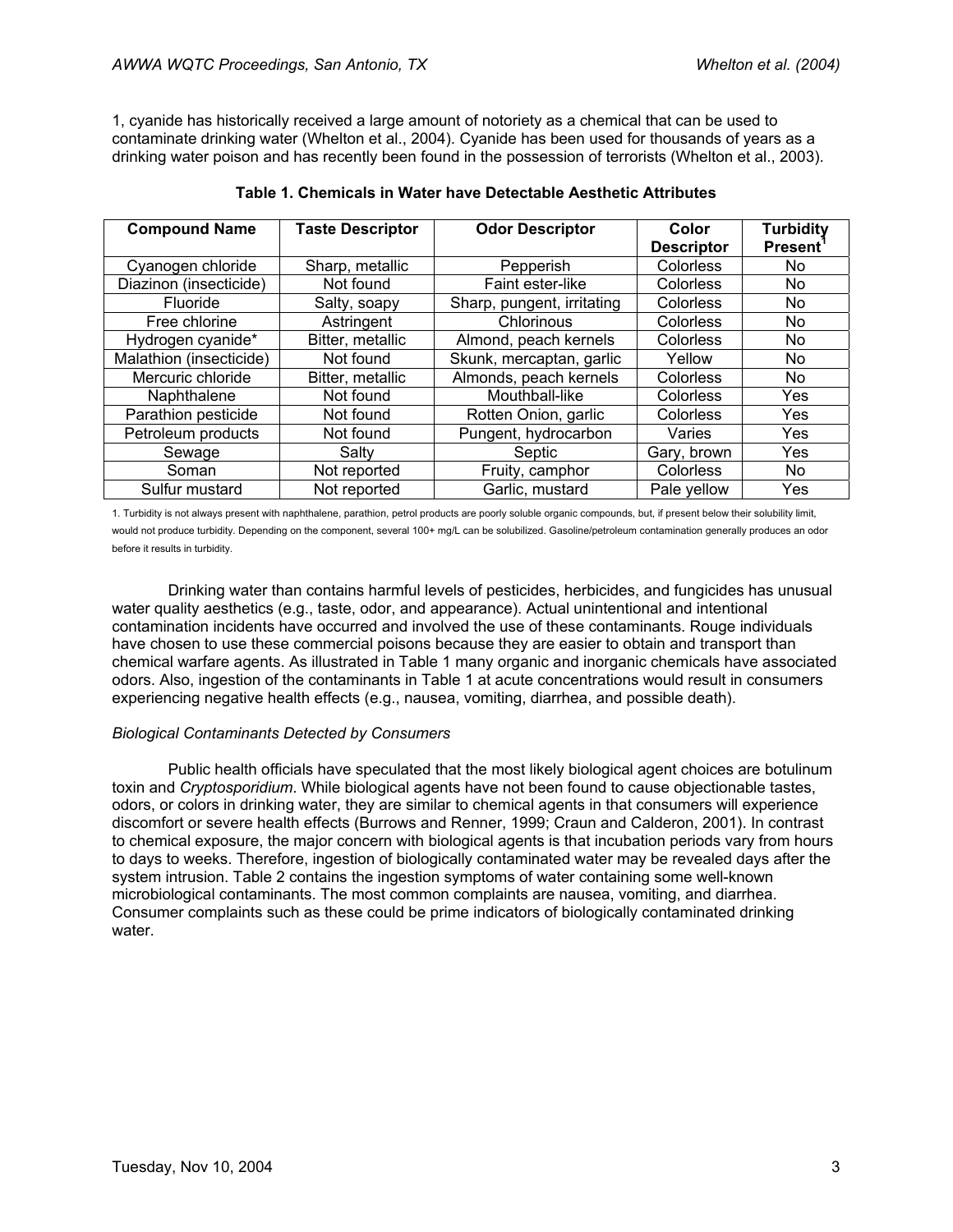| <b>Contaminant</b>         | <b>Disease</b>       | Microorganism   | <b>Clinical Symptoms</b>                                             |
|----------------------------|----------------------|-----------------|----------------------------------------------------------------------|
| E. coli 0157:H7            | <b>Dysentery</b>     | <b>Bacteria</b> | Diarrhea, abdominal pain, bloody stools                              |
| Cryptosporidium<br>parvuum | Cryptosporidiosis    | Protozoan       | Nausea, diarrhea, and stomach cramps                                 |
| Giardia lamblia            | Giardiasis           | Protozoan       | Nausea, diarrhea, bloating, headache,<br>stomach cramps, weight loss |
| Salmonella<br>typhimocrius | <b>Salmonellosis</b> | <b>Bacteria</b> | Vomiting, diarrhea                                                   |
| Vibrio cholerae            | Cholera              | <b>Bacteria</b> | Diarrhea, rapid dehydration to a state of<br>collapse                |

### **Table 2. Ingestion Symptoms for Biological Contaminants**

# **Examples of Complaints Used to Identify Contaminated Water**

Consumer complaints have been useful for identifying problems in water systems. Several examples are given below to show the usefulness and applicability of consumer complaints to water system surveillance. Several of the reports below were provided to Whelton (2004) and have not been formally published.

- On an early 1980s Sunday morning in the State of Washington, water utility consumers began to complain about a kerosene-insecticide smell and taste and milky drinking water appearance. The utility dispatched investigative personnel immediately and based upon onsite sensory evaluation, and the number and location of the complaints, the utility suspected contaminated drinking water. The effected water system served about 10,000 people. Using complaint information, valves were closed to contain the contaminated water. Health agency surveys determined sickness incidence in the area. One out of three residents reported nausea and diarrhea and other symptoms reported include sore throat, headache, and skin and eye irritation. The survey results suggested that the consumer's health in the affected area was influenced by the contamination incident. Investigation revealed that this incident was caused by backflow of a pesticide through a hydrant (Whelton, 2004).
- In the mid 1980s, a water utility in Illinois received consumer complaints regarding gasoline and solvent odors in their water (Whelton, 2004). Upon investigation by the utility, it was discovered that fuel from tanks owned by a nearby tool rental agency had leaked into the soil near the consumers' service branch. Subsequently, the petroleum products permeated through the plastic service line and into the drinking water. Today this utility closely monitors consumer complaints.
- At a Connecticut water utility in 1988, consumers began complaining of abnormal drinking water tastes, nausea, vomiting, diarrhea, and skin irritation. Additional complaints included that the water turned blue on contact with soap. Once the utility staff realized that they were receiving an unusually high number of complaints, they investigated and found that the fluoride feed system had dumped 40 times the normal concentration of fluoride into the distribution system (Peterson et al., 1988).
- In the 1990s a contractor superchlorinated a US Army water system storage tank which serves approximately 25,000 consumers (Whelton, 2004). A 100 mg/L free available chlorine dose was used. Because the tank valve was not completely shut, highly chlorinated water leaked into the distribution system. The utility manager became aware that superchlorinated water leaked into the system after an unusual number of taste and odor drinking water consumer complaints were filed. A field investigation revealed that water at consumer taps had a 4.0 mg/L chlorine residual concentration in contrast to the normal 1.0-2.0 mg/L. After this incident, the water utility began closely monitoring consumer feedback.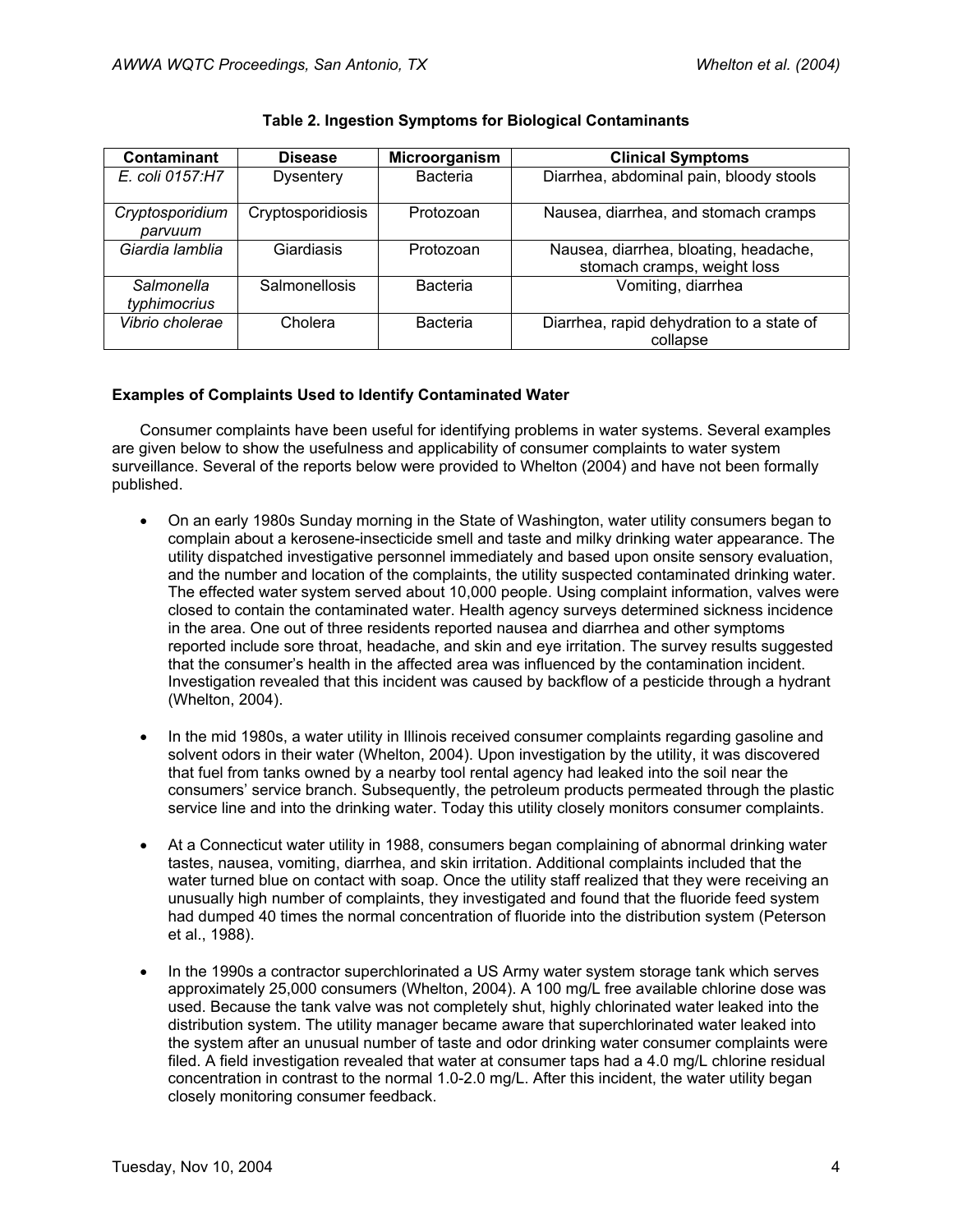- In 1993, drinking water consumers in Milwaukee, Wisconsin called the water utility and persistently reported various taste, odor, and color complaints two weeks prior to the full-scale public health investigation for the *Cryptosporidium* Outbreak (Whelton, 2004). While this information was not scrutinized at the time, in hindsight public health officials have realized its usefulness.
- In 2003, at 1030 AM on a workday morning in the Pennsylvania green water consumer complaints were called into the utility complaint desk (Whelton, 2004). Water was being used to make coffee in a fast-food establishment, but the green color caused the establishment to stop production. By 11:45 AM utility representatives were onsite at the office building and collected samples for laboratory testing. At 3:00 PM lab testing was completed and confirmed the green color confirmed and a response team was assembled. An hour-and-a-half later, experts in cross connection control arrived at the residence and the local health agency was notified. Investigation revealed that the problem was only affecting the consumer's building. The next day, the cause was identified and confirmed to be corrosion inhibitor chemicals used in the HVAC system for corrosion control. Workers had been on site emptying, repairing, and filling a part of the HVAC system on the roof of the building, which backflowed into the water system. Affected consumers were notified and flushing was used to remedy the situation.

# **Handling Consumer Complaints**

### *General Investigation Process*

Water systems personnel must initially consider every complaint pertinent and important and give each complaint immediate attention. Persons receiving the complaint may need to reprioritize tasks and or reassign personnel as needed to quickly resolve complaints. Complaints can be an indicator of significant health risks and could affect the complainant or multiple consumers. Some complaints may be resolved during the initial contact with the consumer, while others will require further investigation. A basic complaint investigation decision wheel is provided in US Army (2003) entitled *Drinking Water Consumer Complaints: Indicators from Distribution System Sentinels.* Figure 1 provides an example pathway for handling complaints by water utility personnel.

Communication outside the water utility may be required for some complaint investigations. If an unusual water quality problem is reported to the utility and the cause cannot be determined, the utility should contact the local and State health agencies as well as the State drinking water primacy agency (e.g., DEP). Also, the Safe Drinking Water Act requires immediate notification of the State drinking water primacy agency if a waterborne disease outbreak is suspected or uncovered. These agencies have substantial resources and personnel that can help in the investigation. In addition, these agencies may know of a specific threat to water systems in their region which could help determine if the unusual incident is related to a terrorist attack. If the complaint reported is one of illness, health agencies should be notified. By notifying the health agency, the utility will improve the relationship and prevent the health agency from being uniformed. Figure 2 describes a potential communication structure for investigating consumer complaints with organizations outside the water utility.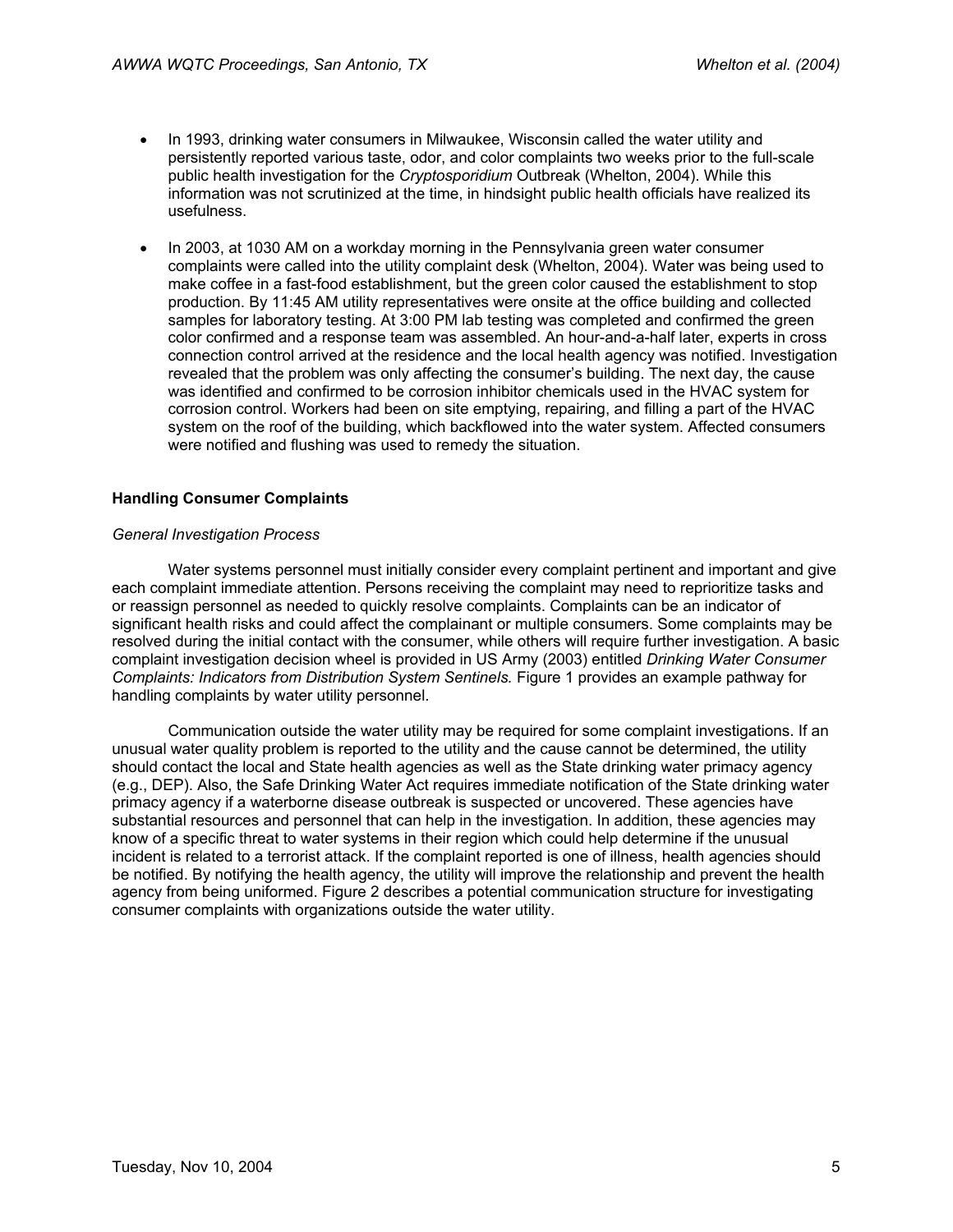

**Figure 1. Management of Communication Pathways when a Complaint or Water Quality Incident Becomes Significant** 





### *Potential Personnel Brought in to Investigate*

Effectively handling consumer complaints requires teamwork and communication. Every person involved in the complaint reception and investigation must work together to identify the cause of the problem and solutions for its elimination. Should the water be contaminated with a toxic chemical or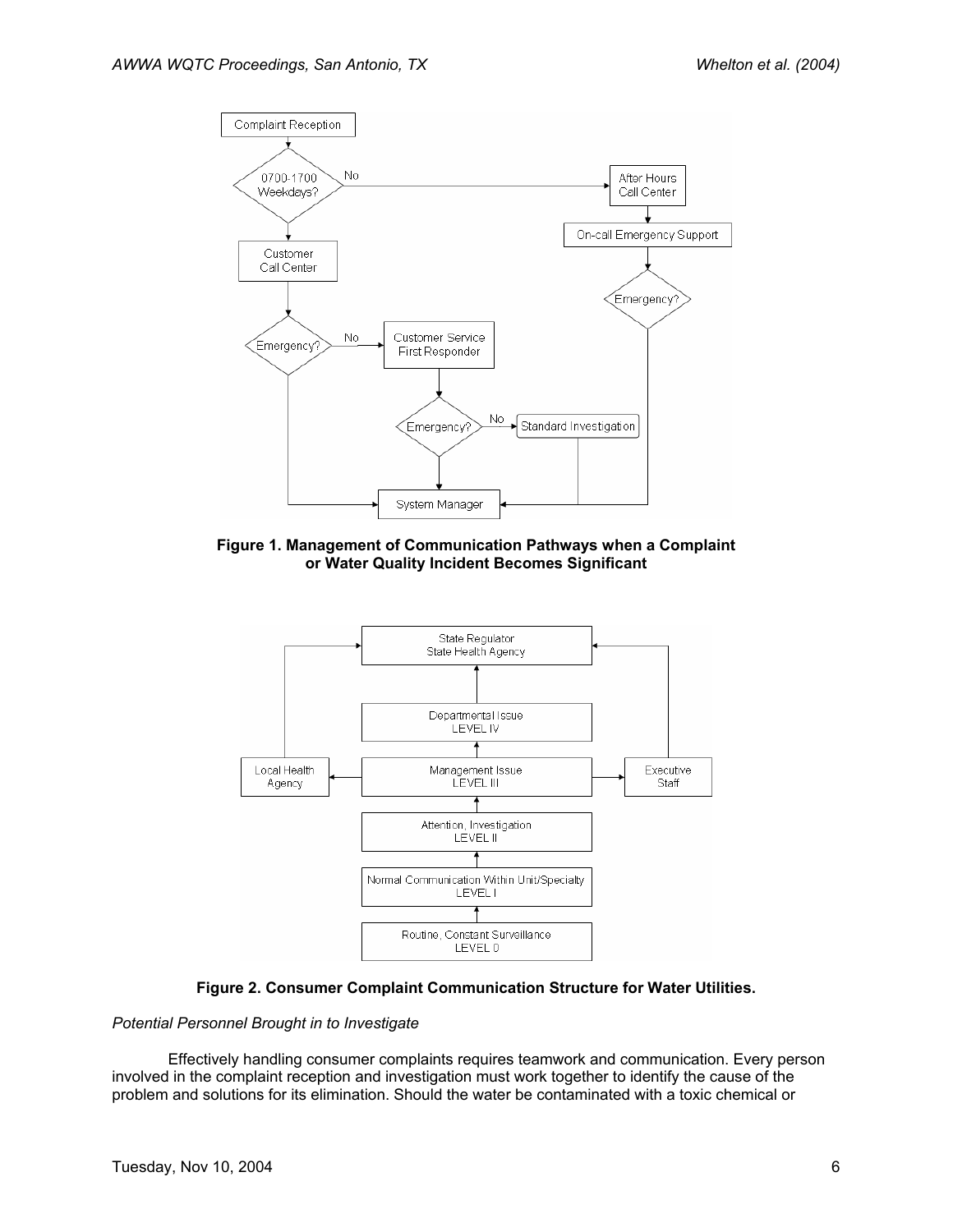biological agent, communication with the persons submitting the complaint, internal to the utility, and with local medical and emergency response personnel is critical.

Having the right personnel help investigate the complaint is essential. The Philadelphia Water Department has found that the following personnel may have to be brought in when a complaint progresses to a more serious level.

- 1. Consumer service representatives (for the utility)
- 2. Water quality manager and staff
- 3. Laboratory staff
- 4. Cross connection control inspectors in case it could be a backflow event
- 5. Treatment managers in case it is related to treatment
- 6. Distribution/conveyance managers and crews in case it is related to distribution
- 7. Public relations staff in case the media is called in for news coverage
- 8. Health department staff for the local area in case illness is involved or consumer premises need to come into compliance
- 9. State regulatory agency staff that also might get complaint calls. (Note: The Safe Drinking Water Act requires immediate notification of State Agency if a waterborne disease outbreak is uncovered. If diseases are suspected as being linked to tap water then the drinking water Primacy Agency must be notified.)

Large utilities may find a team of this size easy to assemble, while small water utilities may designate one person to execute many of the aforementioned tasks. Regardless of the utility's size, all persons involved in a consumer complaint investigation should be well-versed in standard communication and onsite investigation procedures.

### *Onsite Investigation*

Investigating the consumer problem should be conducted at the incident site and cover a wider area. The investigator will want to determine if the problem is restricted to a single faucet in a building, to a single consumer, to a specific length of water main, to a certain distribution system grid or service area, or to a whole system supplied by a treatment plant. Information that is needed from a consumer are: exact location of the problem such as the kitchen tap on the second floor; a description from the actual complainer of the problem; an idea as to how long the problem has been happening and whether it still occurs and occurs all the time or just at certain times (e.g., first thing in the morning); if others in the facility notice it and do other services nearby complain.

Even something as simple as collecting samples of the actual problem is not usually done. Analyzing water samples onsite and at a laboratory are important pieces during an investigation. If the problem can be captured and is clearly recognizable, the investigator should collect plenty of water samples to allow for diverse and complete laboratory analyses.

Area wide surveys should be conducted to determine how far-reaching the problem extends. Hydrant sampling is one way to conduct an area wide survey. The use of hydrants depends on the type of water quality analyses that will be done. Sampling for chlorine residual and pH is easy to do from a hydrant. Hydrant samples though are easily contaminated and give false readings for such analyses as heterotrophic plate count bacteria and turbidity.

The following analytical and sensory tests should be considered when investigating unusual distribution system problems.

- 1. Water odor, color, and clarity inspection
- 2. Water pH
- 3. Water temperature
- 4. Turbidity
- 5. Metals analyses (e.g., copper, zinc, iron, manganese)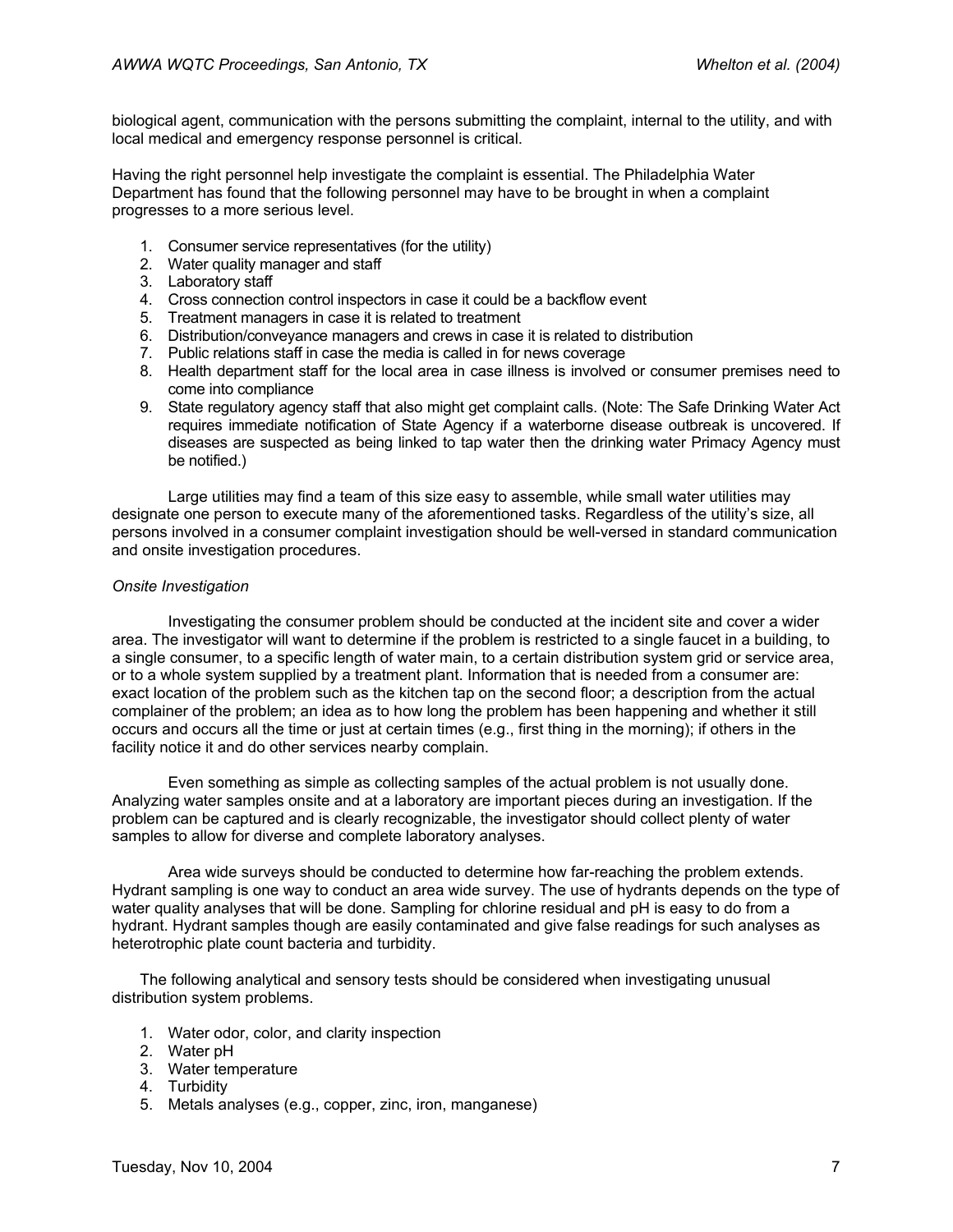- 6. Total dissolved solids
- 7. Colorimetric or amperometric titration for chlorine residual
- 8. Microscopic examinations for particulates and macroorganisms

#### *Complaint Tracking and Logging*

The importance of documenting the consumer complaint cannot be over emphasized. By creating an information library of consumer complaints and follow-up actions and results, water utility personnel will be more able to detect any acute water quality health risks, such as those caused by terrorist contamination. Also, documentation will provide the utility with a baseline understanding of where chronic water quality problems are located (e.g., service lines with low chlorine residual concentrations and high iron and copper concentrations). Consumer complaints should be documented in electronic format or in the less desirable paper log.

Data evaluation is required for a consumer complaint system to be effective. Complaint data is useless unless periodically reviewed for trends and commonalities. The electronic format provides for easier data analyses and display. A Microsoft® Excel spreadsheet or Access database are just two of the available tools. Data analysis using paper logs is more difficult and extremely time consuming. For small water utilities though, paper filing may be the most cost effective and easiest means of documentation. Paper maps and geographic information system (GIS) mapping should also be used to display the location site of all complaints.

Once the cause is determined, the investigators should document all findings in the database and annotate the location on the consumer complaint-tracking map. The investigators should also notify the consumer about the cause, health risk, and any follow-up actions that the water system will take (that is, water main replacement, flushing, and increased chlorine residual concentrations). The investigator's recommendation should be placed in the database along with the time and date the consumer was contacted.

### **Conclusions**

Harnessing consumer feedback is becoming increasingly necessary as water utilities strive to improve their contaminated water detection capabilities. Consumer complaints are a critical surveillance resource for drinking water systems and should be appropriately handled. Information contained in this paper can be used to improve drinking water complaint systems. Research should be conducted to improve the understanding and integration of consumer complaint information into a larger public health surveillance tools. The following list of ten lessons learned was generated by the authors for case studies discussed in this paper.

- 1. Unintentional and intentional contaminated drinking water can be detected by a consumer's sense of smell, taste, and sight.
- 2. Taste, odor, color, clarity, and illness complaints can signify the presence of contaminated drinking water.
- 3. Chlorine residual, pH, and turbidity water quality parameters can be used to detect problems with water quality.
- 4. Onsite utility investigations that include sensory analyses are helpful at verifying the existence of a problem and determining the cause. Thought, care must be taken when determining if sensory analyses should be used because of contaminant exposure concerns (e.g., tasting is discouraged).
- 5. Consumers that receive contaminated drinking water may seek medical treatment. Water utility responders should request health agency assistance when a consumer reports illness caused by drinking water exposure.
- 6. Drinking water illness complaints should be jointly investigated by the water utility and public health agency.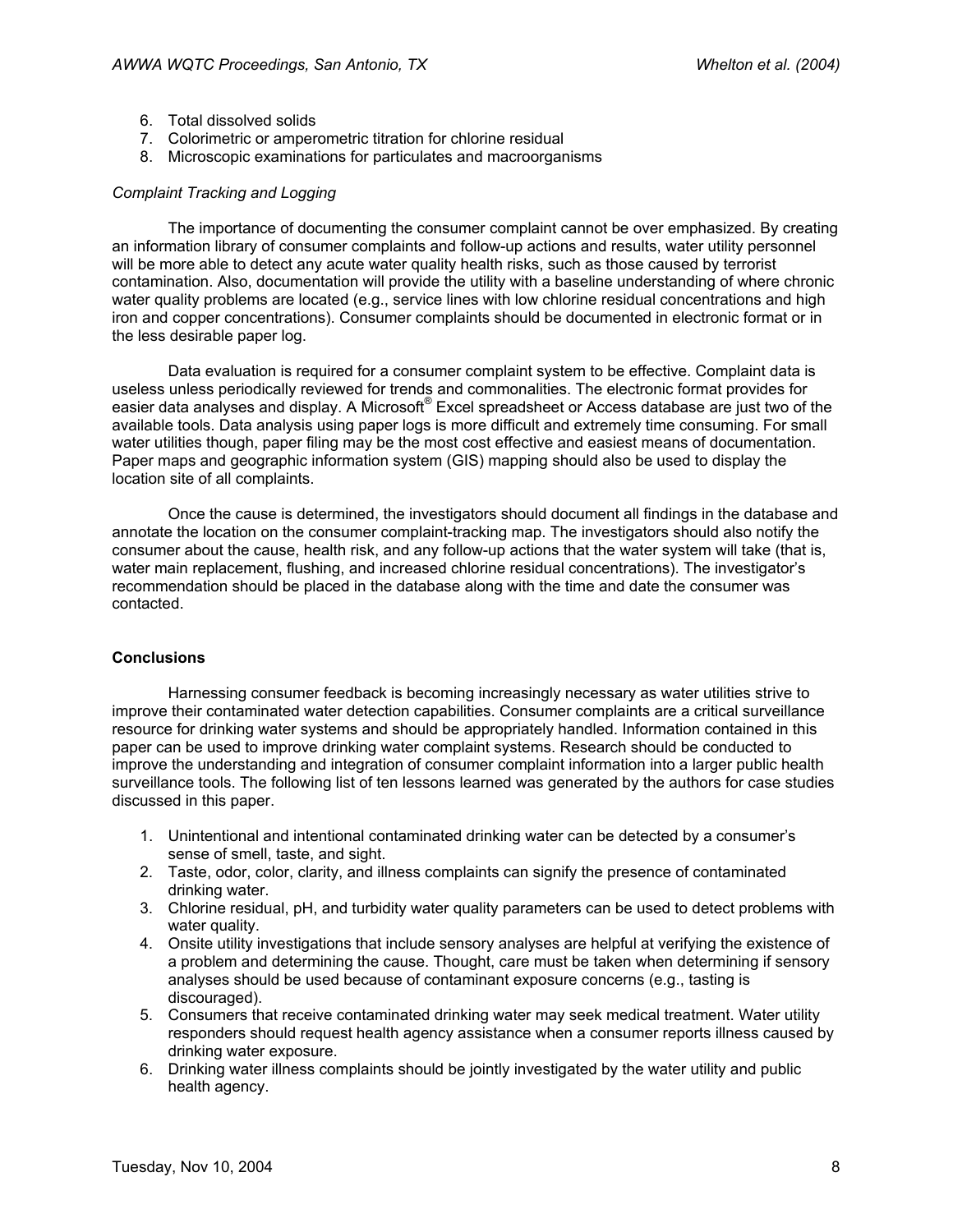- 7. Complaint samples should be screened immediately and tested in the lab with priority over other routine samples.
- 8. A rehearsed consumer complaint response protocol to consumer complaints can save 3 to 5 hours and reduce the number of people exposed to the contaminated water.
- 9. Consumer complaints can be helpful in determining the location of and isolating contaminated drinking water.
- 10. Water utilites should Immediately notify the State drinking water Primacy Agency if a waterborne disease outbreak is uncovered.

### **About the Authors**

Andrew Whelton is an environmental engineer with the US Army Center for Health Promotion and Preventive Medicine in Aberdeen Proving Ground, MD [(410) 436-8109, Andrew.Whelton@apg.amedd.army.mil]. Andrea Dietrich is a professor in Virginia Tech's Civil and Environmental Engineering Department. Gary Burlingame is an administrative scientist at the Philadelphia Water Department. Margaret Cooney is an ORISE fellow recipient and environmental engineer at the US Army Center for Health Promotion and Preventive Medicine, Aberdeen Proving Ground, MD.

### **References**

AwwaRF, 1987. Identification and Treatment of Tastes and Odors in Drinking Water. Final AwwaRF Report. Denver, CO. 292pp. Prepared by Mallevialle J and Suffet IH. Denver, CO.

AwwaRF, 1996. Taste and Odor in Drinking Water Supplies-Phase III. Final Awwa Research Foundation Report (AwwaRF) Prepared by Suffet IH and Meng AK. Denver, CO.

AwwaRF, 2003. Consumer Perceptions of Tap Water, Bottled Water and Filtration Devices. Final AwwaRF Report Prepared by Mackey ED, Davis J, Boulos L, Brown JC, Crozes GF. Denver, CO.

AwwaRF, 2003. AwwaRF Project #2981 – Standard Operating Procedures for Decontamination of Water Infrastructure. Draft AwwaRF Report. Prepared by O'Brien & Gere Engineers, Inc.

AwwaRF, 2004. Actual and Threatened Security Incidents at Water Utilities. Final AwwaRF Report. Prepared by O'Brien and Gere Engineers, Inc. Denver, CO.

Barthell EN, Cordell WH, Moorhead JC, Handler J, Feied C, Smith MS, Cochrane, DG, Felton CW, Collins MA. 2002. The Frontlines of Medicine Project: A Proposal for the Standardized Communication of Emergency Department Data for Public Health Uses Including Syndromatic Surveillance for Biological and Chemical Terrorism. *Ann. of Emerg. Med.* **39** (4), 422-429.

Burrows WD and Renner SE. 1999. Biological Warfare Agents as Threats to Potable Water. *EHP*. **107** (12), 975-984.

Craun GF and Calderon RL. 2001. Waterborne disease outbreaks caused by distribution system deficiencies. *JAWWA*. **93** (9), 64-75.

Green MS and Kaufman Z. 2002. Surveillance for Early Detection and Monitoring of Infectious Disease Outbreaks Associated with Bioterrorism. *IMAJ.* **4**, 503-506.

Hess P. 2002. *Washington Times.* August 28, 2002. Pentagon To Track Disease Outbreaks. Page 1.